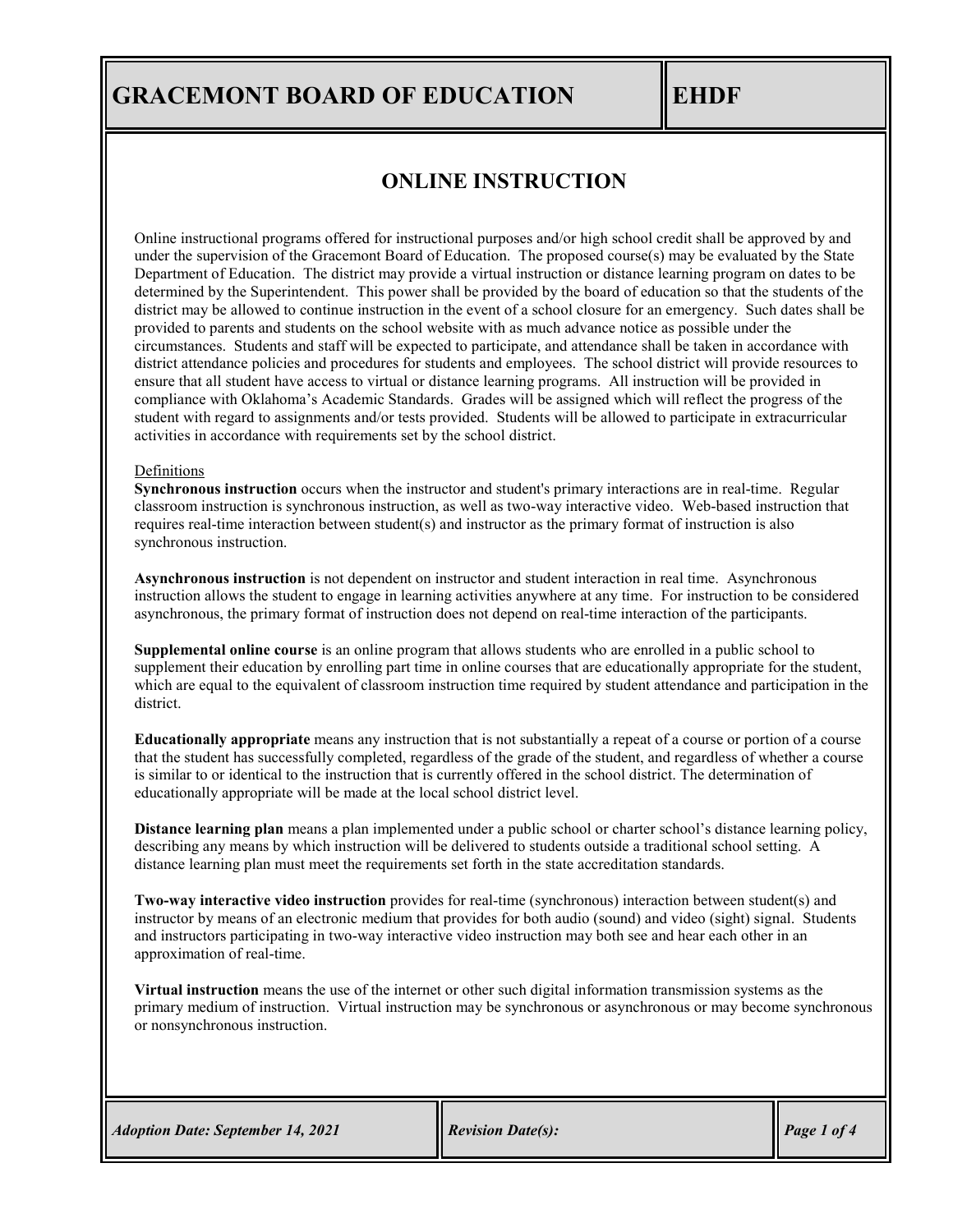### **ONLINE INSTRUCTION (Cont.)**

In the event of an emergency declared by a federal or state government entity that impacts the operation of public schools in Oklahoma, or upon an action taken by the State Board of Education declaring such an emergency that leads to the temporary emergency closure of school campus or otherwise significantly impairs the operation of public schools in Oklahoma, the school district may implement distancing learning plans which provide for distance learning that is accessible to all students.

The district may provide for short-term implementation of a distance learning plan due to a localized emergency such as a weather-related school closure or a localized public health emergency. The school calendar may include one or more emergency closure "makeup days" to be delivered through the distance learning plan.

Prior to the implementation of virtual or distance learning plans the district will survey parents and guardians regarding educational services and technology capabilities. After surveying parents and guardians, the district shall make individualized determinations of which students would be able to access virtual instruction. Those students unable to access virtual instruction would be provided an equitable education through distance learning options.

### Guidelines

Prior to offering an online instructional course, the board of education shall comply with the following guidelines recommend by the State Department of Education:

- 1. Virtual instruction, distance learning, and two-way interactive video instruction shall be viewed as methods by which the school district can expand the course offerings and access to instructional resources. These technologies should not be viewed solely as substitutes for direct, face-to-face student and teacher interactions, but as a means of expanding the ability of the district to bring the world of knowledge to the students.
- 2. The board of education will grant students credit for completion of courses offered by means of online instruction. School district policies governing grading scales and credits earned shall be applied to Oklahoma Supplemental Online Course Program courses under the same criteria as courses offered by the school district. A grade assigned for course credit that was completed through the supplemental online program shall be treated the same as any other course offered by the district.
- 3. Only students who are enrolled in this district, either as resident students or transfer students, will be granted access to supplemental online courses. Records of student enrollment and attendance shall be maintained through the school's authorized student information system consistent with state accreditation standard requirements.

4. Requests for enrollment in supplemental online courses shall be as follows:

a. Interested students shall be required to fill out a request for enrollment in supplemental online course(s) form.

b. The principal or designee shall evaluate the application and determine whether the supplemental online course is educationally appropriate for the student.

c. If the supplemental online course is not deemed to be educationally appropriate, notification shall be provided to the student in writing as to the reasons in support of the principal's recommendation and the student shall be afforded the opportunity to appeal the principal's decision to the local school board. The decision of the local board with regard to whether a course is educationally appropriate is final and nonappealable. A copy of the notification shall be provided to the Director of Instructional Technology at the State Department of Education.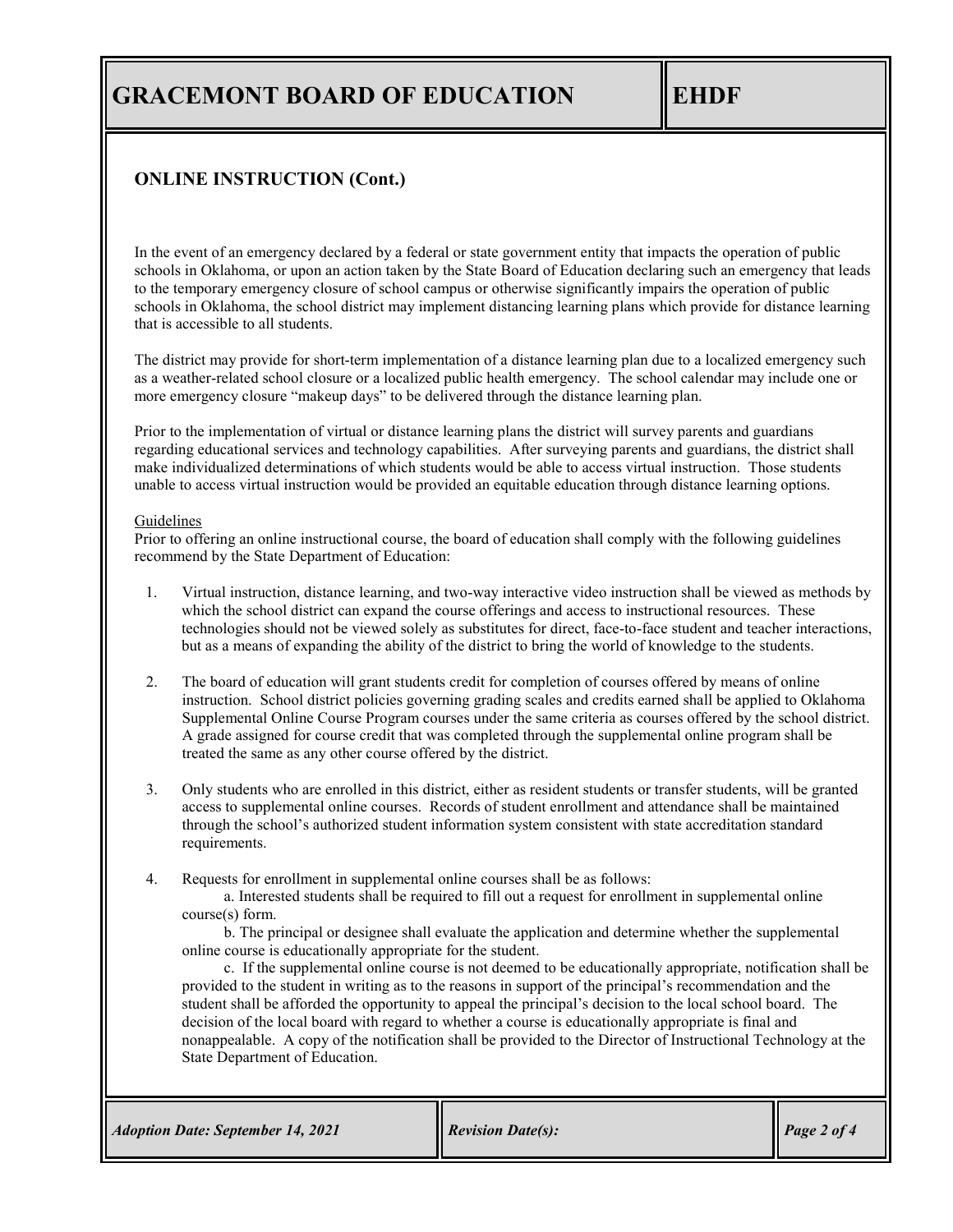### **ONLINE INSTRUCTION (Cont.)**

- 5. If enrollment in the supplemental online course is allowed, the principal shall appoint a certified staff member to serve as the building level contact person to assist students enrolling in on-line courses and to serve as a liaison to the on-line teachers and provider(s). Students shall have a grace period for withdrawal from a supplemental online course of fifteen (15) calendar days from the first day of a supplemental online course enrollment without academic penalty. A written request for withdrawal should be provided to the principal from the student prior to the expiration of the fifteen (15) day period.
- 6. Students earning credit by means of virtual instruction shall participate in required state-level academic assessments in the same manner as other regularly enrolled students within the district.
- 7. Courses offered for credit by means of virtual instruction shall be aligned with the Oklahoma Academic Standards (OAS).
- 8. Student progress shall be monitored on a weekly basis by the supplemental online course provider. Attendance/participation in a supplemental online course shall be monitored in accordance with local district policy and determined by documented student/teacher/course interaction that may include, but is not limited to, online chats, emails, posting/submission of lessons. The student may be counted "present" or "in attendance" when the supplemental online course provider provides evidence of student/teacher/ course interaction that demonstrates student progress toward learning objectives and demonstrates regular student engagement in course activity. Supplemental online course providers shall make available to students, parents, and the school district reports that reflect daily attendance/participation, progress reports, and grades. Such attendance/participation reports, progress reports, and grades shall be provided on a regular weekly basis to parents and the school district via electronic format. The district will review progress reports and grades twice per month.
- 9. The security of individual student data and records shall be maintained and receive the same protection afforded students under state and federal laws. No individual student data obtained through participation in online instruction courses shall be used for any purposes other than those that support the instruction of the individual student. Under all circumstances the provision of the Family Educational Rights and Privacy Act (FERPA) apply to student data held or accessed by any public school or its contractors or agents, including any contracted provider of virtual instruction or other distance learning media.
- 10. District level aggregated data obtained through participation in online instruction courses shall be utilized for education purposes only and shall not be provided to commercial entities.
- 11. All federal and state statutes and regulations pertaining to student privacy, the transmission or posting of images or other content on the internet or World Wide Web, copyright of materials, Federal Communications Commission rules pertaining to the public broadcasting of audio and video, and other such issues shall be adhered to by the district.
- 12. Prior to the beginning of instruction, cooperating school districts sharing courses by means of two-way interactive video technology shall, by means of contractual agreement, address such issues as the instruction costs, bell schedules, school calendars, student behavior, teacher evaluation, textbooks, class periods, student grades and grading policies, teacher load, and instructor employment.